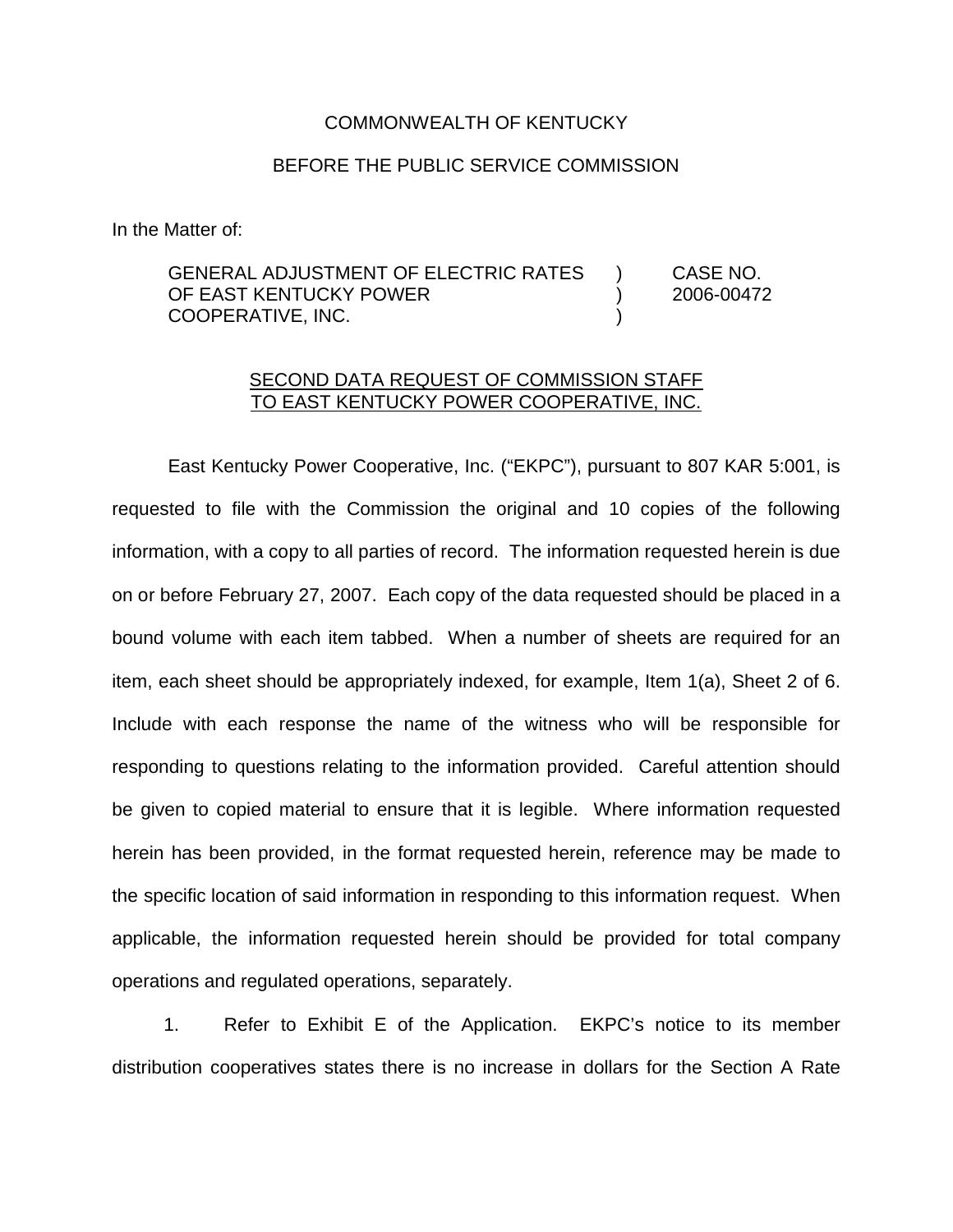Schedule, while it shows a proposed increase in the demand rate in Section A from \$7.82 to \$9.72. Explain the apparent discrepancy.

2. Refer to Exhibit F of the Application, Schedule 4. EKPC states that as of test-year end it had 623 full-time and 27 part-time employees on its payroll. EKPC also indicates that its payroll adjustment includes 30 new positions that are to be filled between test-year end and March 31, 2007.

a. For each of the 30 new positions, state:

(1) The position title;

(2) The position description;

(3) The department, division, or office within EKPC in which the position is located;

(4) The reason(s) why the position must be filled at this time;

(5) Whether, as of the date of EKPC's response, the position

has been filled; and

(6) If the position has been filled, whether EKPC filled the position with a person whom EKPC employed at the time of the fill.

b. Provide a schedule showing all changes in employees at EKPC between the test-year end and February 15, 2007. For purposes of this question, change in employees includes retirements, resignations, terminations, new hires, internal promotions, and internal transfers. For each change, the schedule is to include the position title, a description of the position, where the position is located within EKPC's operations, the date of the change, and an indication of the type of change in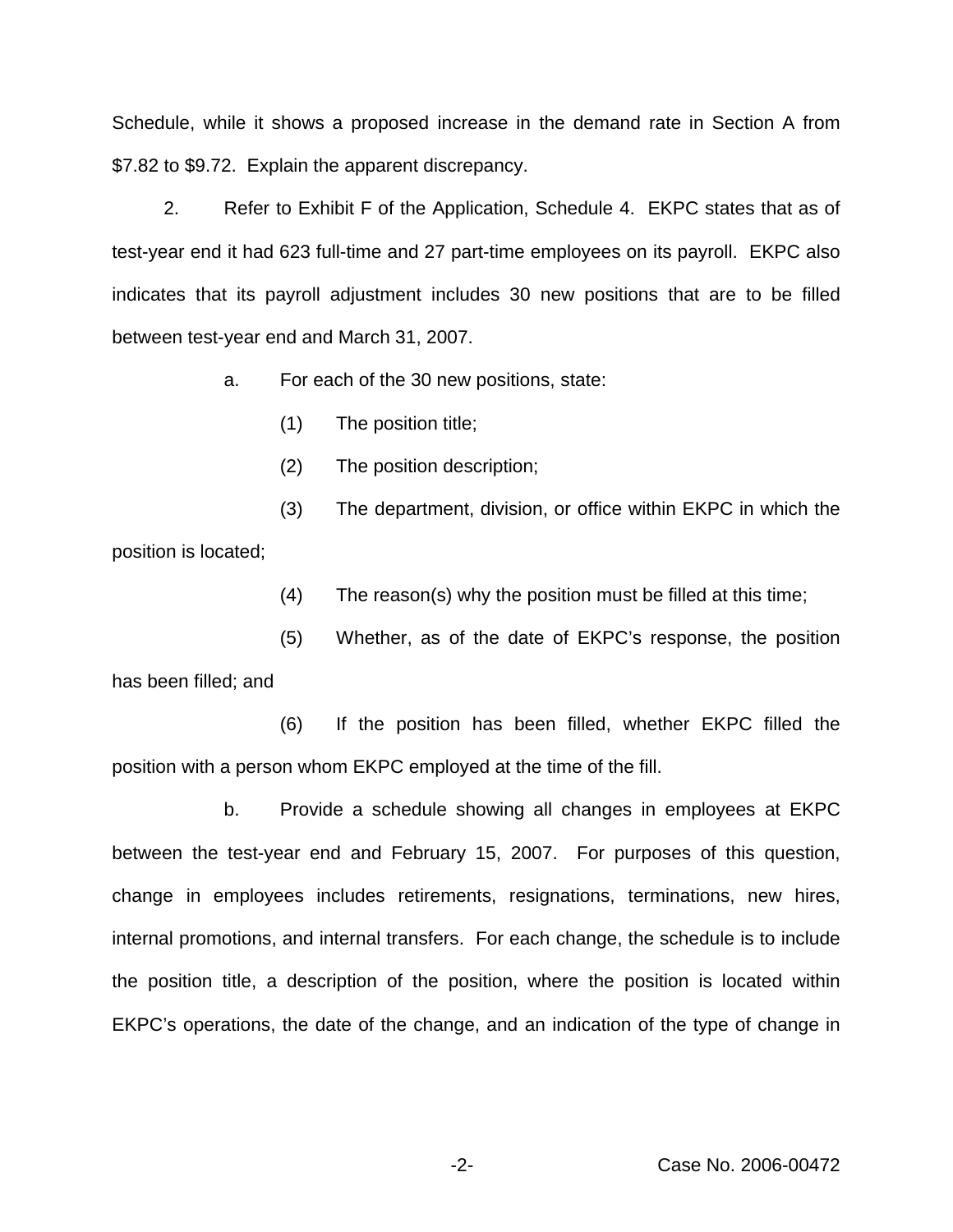employment. In addition, for each new hire, internal promotion, or internal transfer, explain why the action needed to be taken at this time.

3. Refer to Exhibit F of the Application, Schedule 4.

a. In light of EKPC's current financial condition, explain why EKPC's Board of Directors authorized a 3 percent wage increase effective November 5, 2006.

b. Provide all documents, including internal memoranda, electronic mail messages, presentations, and board minutes in which the proposed wage increase or the Board of Directors' action is discussed.

4. Refer to Exhibit F of the Application, Schedule 10, page 6 of 6.

a. From the additional debt scheduled portion of this page, indicate whether the expected debt issuance has occurred. If the amount, date of issuance, or the interest rate differs from that shown on this page, provide the corrected information.

b. If EKPC has incurred any additional debt since the end of the test year that is not reflected on this page, provide the same details for each new debt issuance as shown on this page.

c. For each payment listed in "Debt Paydown Scheduled," state whether the expected payment has occurred. If the amount, date of payment, or interest rate is different from that as shown on this page, provide the corrected information.

d. Has EKPC made any additional debt payments since the end of the test year that is not reflected on this page? If yes, provide the same details for each new paydown as shown on this page.

-3- Case No. 2006-00472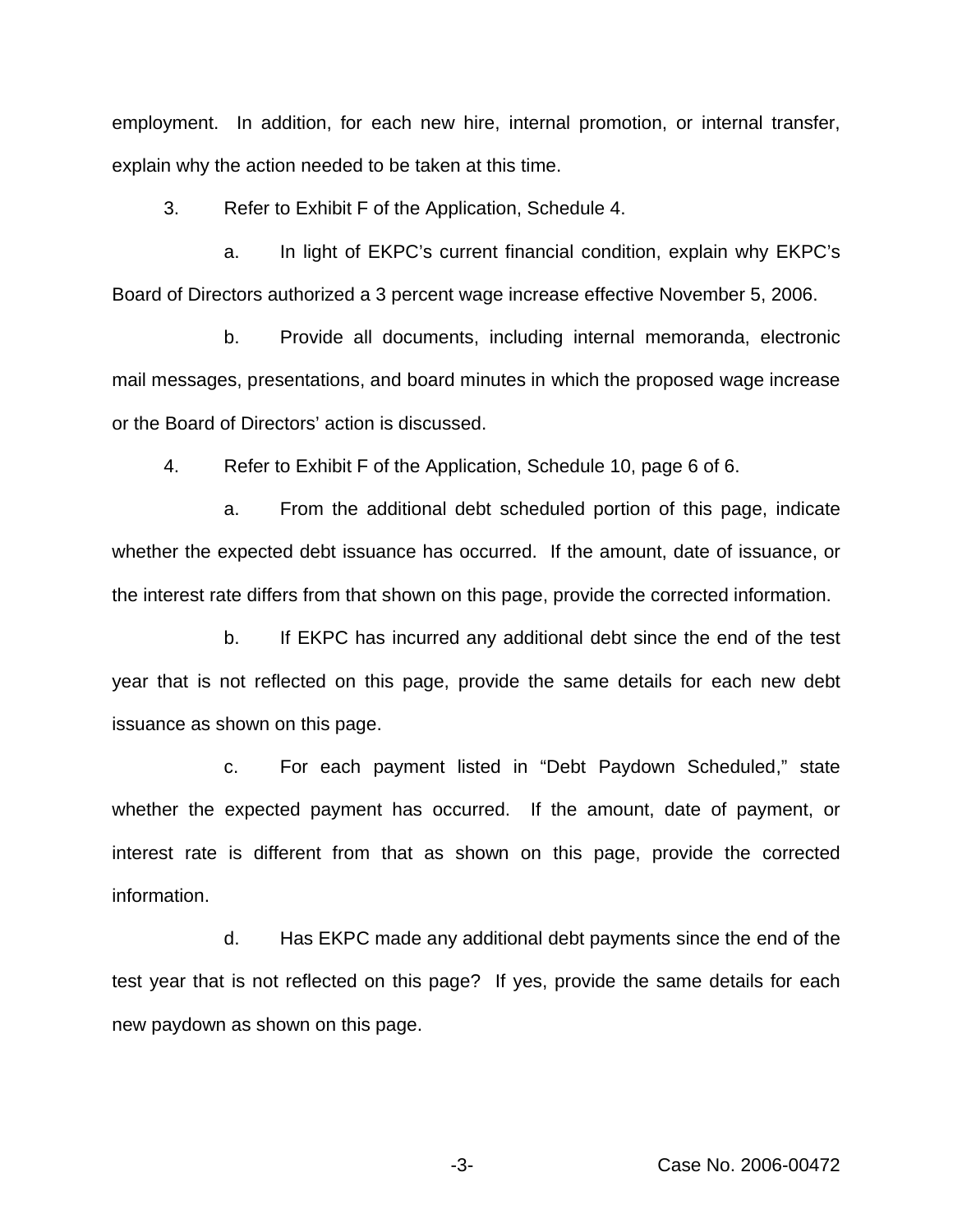5. Refer to Exhibit G-2 of the Application, the Direct Testimony of David G. Eames, page 5 of 12.

a. What was EKPC's total members' equity as of December 31, 2006?

b. What was EKPC's Times Interest Earned Ratio ("TIER") for calendar year 2006?

c. Provide a copy of each written notice that EKPC has sent to the Rural Utilities Service ("RUS"), the National Rural Utilities Cooperative Finance Corporation ("CFC"), and the Federal Financing Bank ("FFB") concerning its failure to meet the TIER requirements of the Restated and Consolidated Mortgage and Security Agreement ("Mortgage Agreement"). For each of these entities that EKPC has not provided such written notice, explain why such notice was not provided.

d. Has EKPC submitted a written plan to RUS, CFC, and FFB setting forth the actions that it will take to achieve the required TIER?

(1) If yes, provide copies of the written plan.

(2) If no, indicate when EKPC anticipates submitting the required written plan.

e. For each entity to which EKPC has submitted a written plan of action to achieve the required TIER, describe the entity's response and provide all written responses.

6. EKPC has proposed to adjust its rates, effective April 1, 2007, to produce an increase of \$43,363,219 in its annual revenues.

a. Explain in detail how EKPC's credit will be materially impaired or damaged if the Commission suspends the proposed rates until September 1, 2007.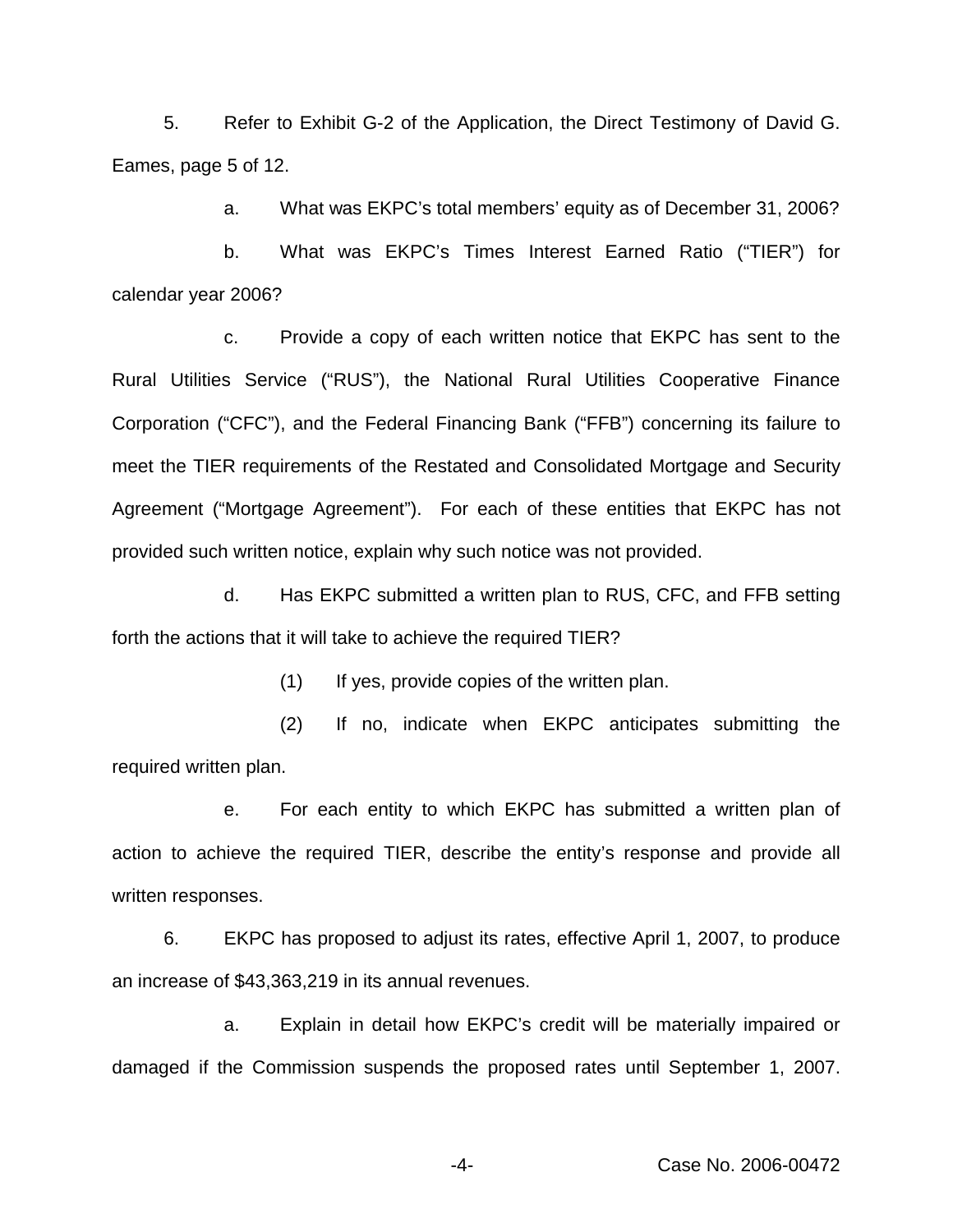This explanation should include specific examples of the impairment or damage to EKPC's credit.

b. Explain in detail how EKPC's operations will be materially impaired or damaged if the Commission suspends the proposed rates until September 1, 2007. This explanation should include specific examples of the impairment or damage to EKPC's operations.

7. On November 13, 2006, EKPC submitted its notice to the Commission of its intent to file a wholesale rate application on or after December 11, 2006. It subsequently advised the Commission that a filing would be made in early 2007 to support an effective date of April 1, 2007. EKPC submitted its wholesale rate application on January 29, 2007, which was declared filed on February 6, 2007. Explain why the Commission should not consider the significant delay in the filing of EKPC's application as evidence that immediate implementation of the proposed wholesale rates is not necessary and will not materially impair or damage EKPC's credit or operations.

8. Refer to Exhibit G-4 of the Application, the Direct Testimony of Daniel M. Walker ("Walker Testimony").

a. Using the approach discussed in the Walker Testimony, what was the computed debt rating for EKPC as of:

- (1) The end of the test year?
- (2) The end of calendar year 2006?

b. Page 13 of 20 of the Walker Testimony states that the optimum credit range for EKPC is BBB+ to A+. Explain in detail why it is necessary to determine

-5- Case No. 2006-00472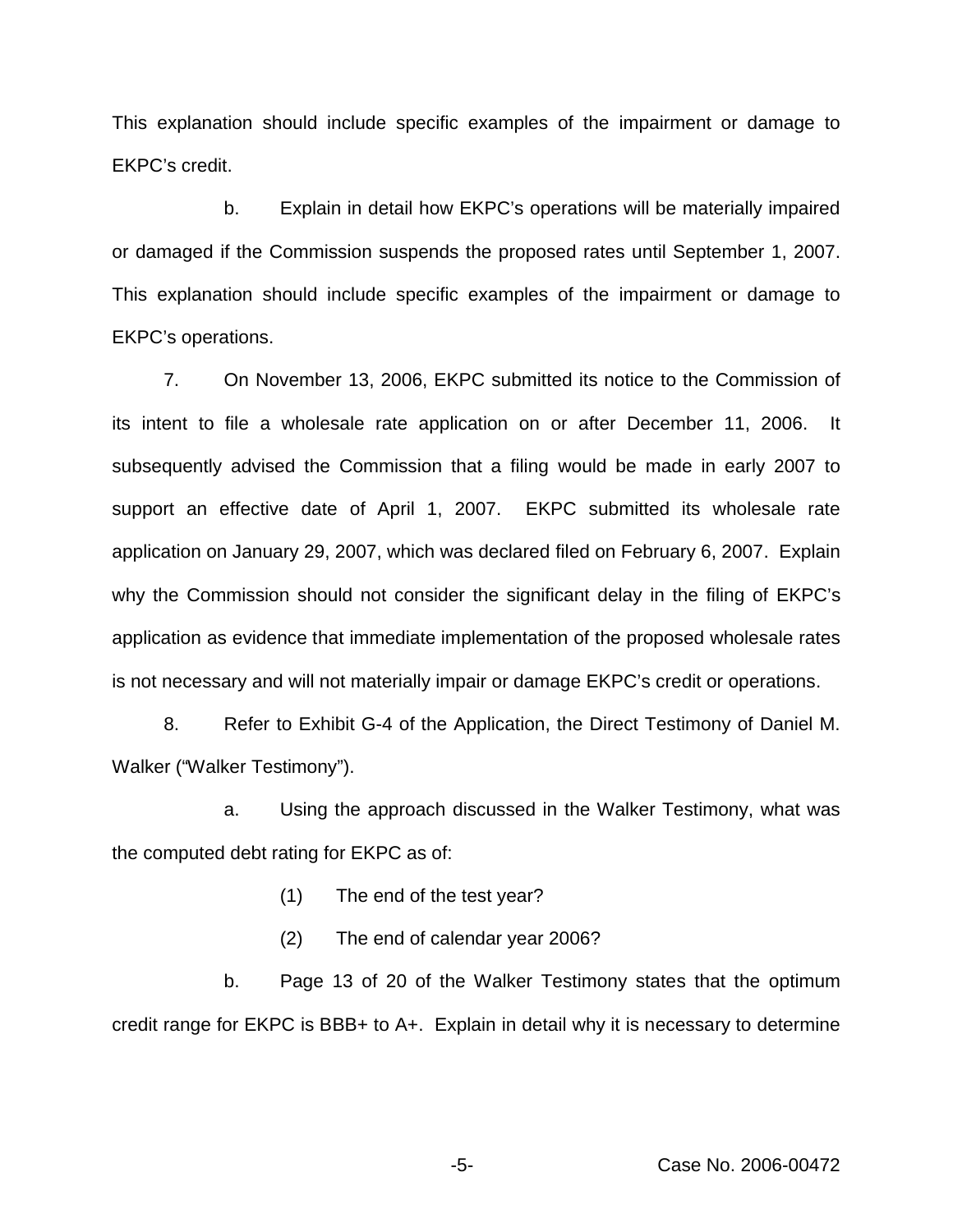EKPC's wholesale rate increase based on the optimum credit range, rather than steadily building up to the optimum credit range over a period of years.

9. EKPC has stated that the Mortgage Agreement requires that as of the last day of the calendar year, the average TIER during the two best years out of the last three calendar years must be no less than 1.05.

a. Using the adjusted test year as proposed in the Application, provide a revised Exhibit J reflecting a wholesale rate increase based upon a TIER of 1.05.

b. Using the information and cost-of-service allocations as proposed in the Application, provide a revised Exhibit I, pages 6 and 7 of 7, reflecting the increase in revenues based upon a TIER of 1.05.

10. In its last general rate case, Case No.  $1994-00336$ ,<sup>1</sup> the Commission determined EKPC's revenue requirements using a TIER of 1.15.

a. Using the adjusted test year as proposed in the Application, provide a revised Exhibit J reflecting a wholesale rate increase based upon a TIER of 1.15.

b. Using the information and cost-of-service allocations as proposed in the Application, provide a revised Exhibit I, pages 6 and 7 of 7, reflecting the increase in revenues based upon a TIER of 1.15.

11. Refer to the response to the Commission Staff's First Data Request dated December 5, 2006, Item 58. EKPC states it has eliminated an estimated amount of costs of \$17,621,607 during 2006. On the attachment to the response, at page 1 of 21,

<sup>1</sup> Case No. 1994-00336, Application of East Kentucky Power Cooperative, Inc. to Adjust Electric Rates, final Order dated July 25, 1995 and rehearing Order dated February 28, 1996.